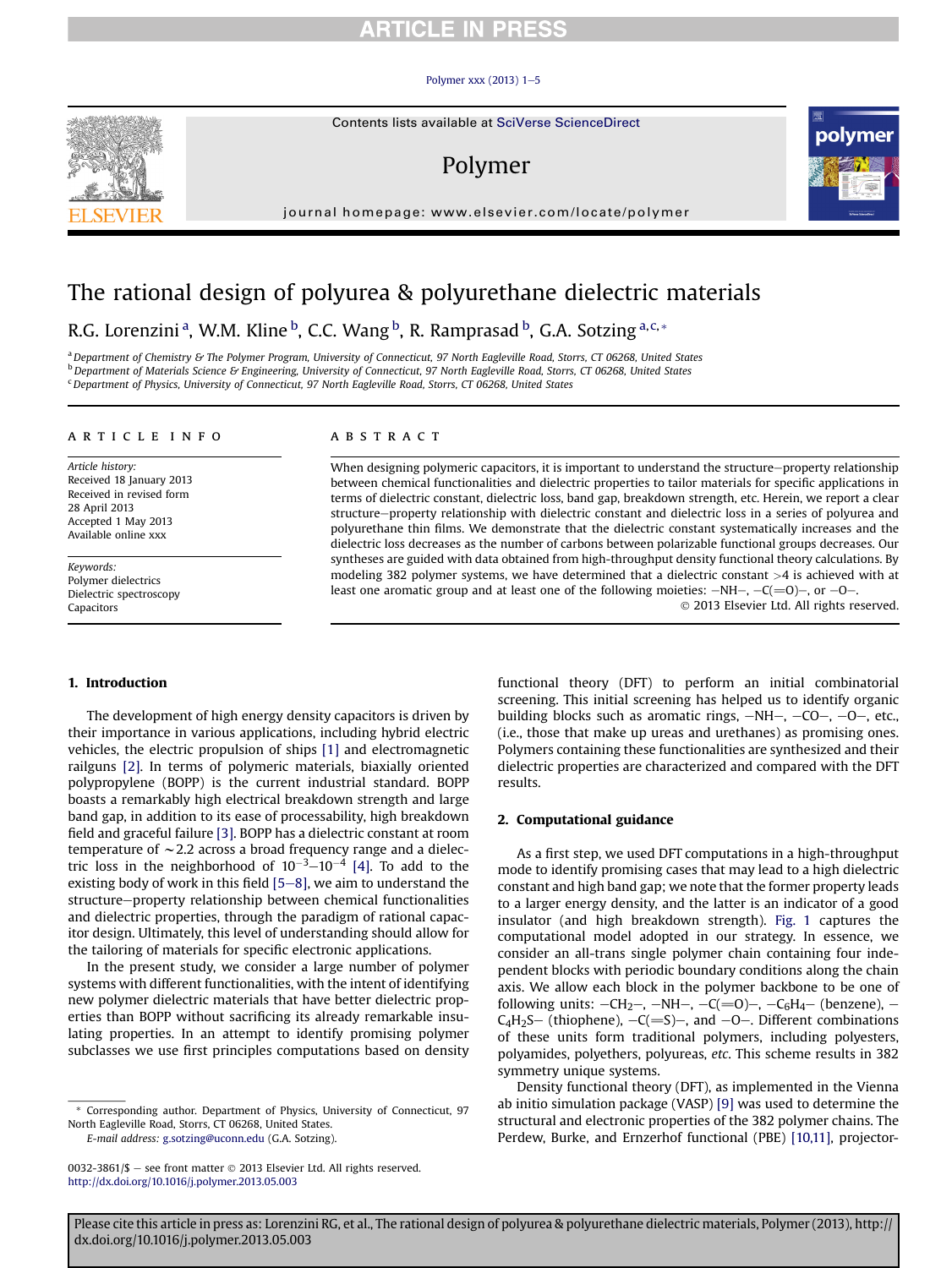# RTICLE IN PRESS

<span id="page-1-0"></span>2 R.G. Lorenzini et al. / Polymer xxx (2013) 1-5



Fig. 1. Model showing our computational strategy, in which we substitute different functionalities into the four blocks. These calculations operate at the atomic scale, and therefore neglect interchain interactions.

augumented wave (PAW) frozen-core potentials [\[12\]](#page-4-0) and a cutoff energy of 400 eV for the plane wave expansion of the wavefunctions were used. The optimized geometry was then used to determine the electronic (high frequency, or optical) and total (low frequency, or static) dielectric constant tensor of the polymer chains density functional perturbation theory (DFPT) [\[13\]](#page-4-0), followed by extrapolation of these results to correspond to the volume actually occupied in real polymeric systems using methods developed recently [\[14,15\]](#page-4-0).

Fig. 2 shows the relationship between the electronic (Fig. 2(a)) and total (Fig. 2(b)) dielectric constant and the band gap for the 382 polymer systems. A near perfect inverse pareto-optimal front relationship between the band gap and the electronic dielectric constant can be seen from Fig. 2(a), which imposes a theoretical limit on the electronic part of the dielectric constant that one may be able to achieve (a limit that may be understood by regarding the electronic part of the dielectric response as a sum over electronic transitions from occupied to unoccupied states). Fig. 2(b) shows the variation of the total dielectric constant with the band gap. The total dielectric constant derives its contributions from the electronic and ionic contributions. The latter is, in principle, not constrained by the band gap, and is related to the dipole moment values of the functional groups and the flexibility of bonds that can allow the dipoles to respond to an electric field. From Fig. 2(b), a set of the most promising polymers may be selected based on the criteria that the band gap  $>3$  eV, and total dielectric constant  $>4$ . This "promising" region is shown in Fig. 2(b), and corresponds to systems composed of at least one aromatic group and at least one of the following three groups:  $-NH-$ ,  $-C(=0)$ –,  $-0-$ .

The DFT-recommended groups provided useful constraints for determining the best functionalities to incorporate into a polymer backbone. We understood that polymers synthesized for electronic applications should be as pure as possible; we sought to eliminate impurities that were both catalytic and inherent in nature. To this end, we ultimately decided on polyureas and polyurethanes derived from the step polymerization of an asymmetrically substituted aromatic diisocyanate and various diols and diamines  $(Fig. 3)$  $(Fig. 3)$  $(Fig. 3)$  – these systems were harmonious with the results of the DFT calculations, produced no byproducts, and required little or no catalyst.

## 3. Polymer synthesis

### 3.1. Materials

Reagents and solvent were purchased from Acros Organics or Sigma–Aldrich, with the exception of the 2,2'-oxybis-ethaneamine, which was purchased from Huntsman. Liquids were purified either by ambient pressure distillation or vacuum distillation and were stored under nitrogen.

# 3.2. Polyurea and polyurethane syntheses

To a nitrogen-filled, flame-dried 25 mL 3-neck flask equipped with a gas inlet, rubber and glass stoppers and a magnetic stirbar, 10 mL of dimethylsulfoxide was added via cannula needle. Next, 5 mmol of diamine/diol was cannulated; the materials used were: 1,2-diaminoethane, 1,2-diaminopropane, 1,3-diaminopropane, 1,6 diaminohexane, 2,2'-oxybis-ethanamine, 1,2-ethanediol, 1,2-



Fig. 2. DFT computed (a) electronic and (b) total dielectric constant along the polymer chain axis as a function of the band gap. The axes are in logarithmic scale.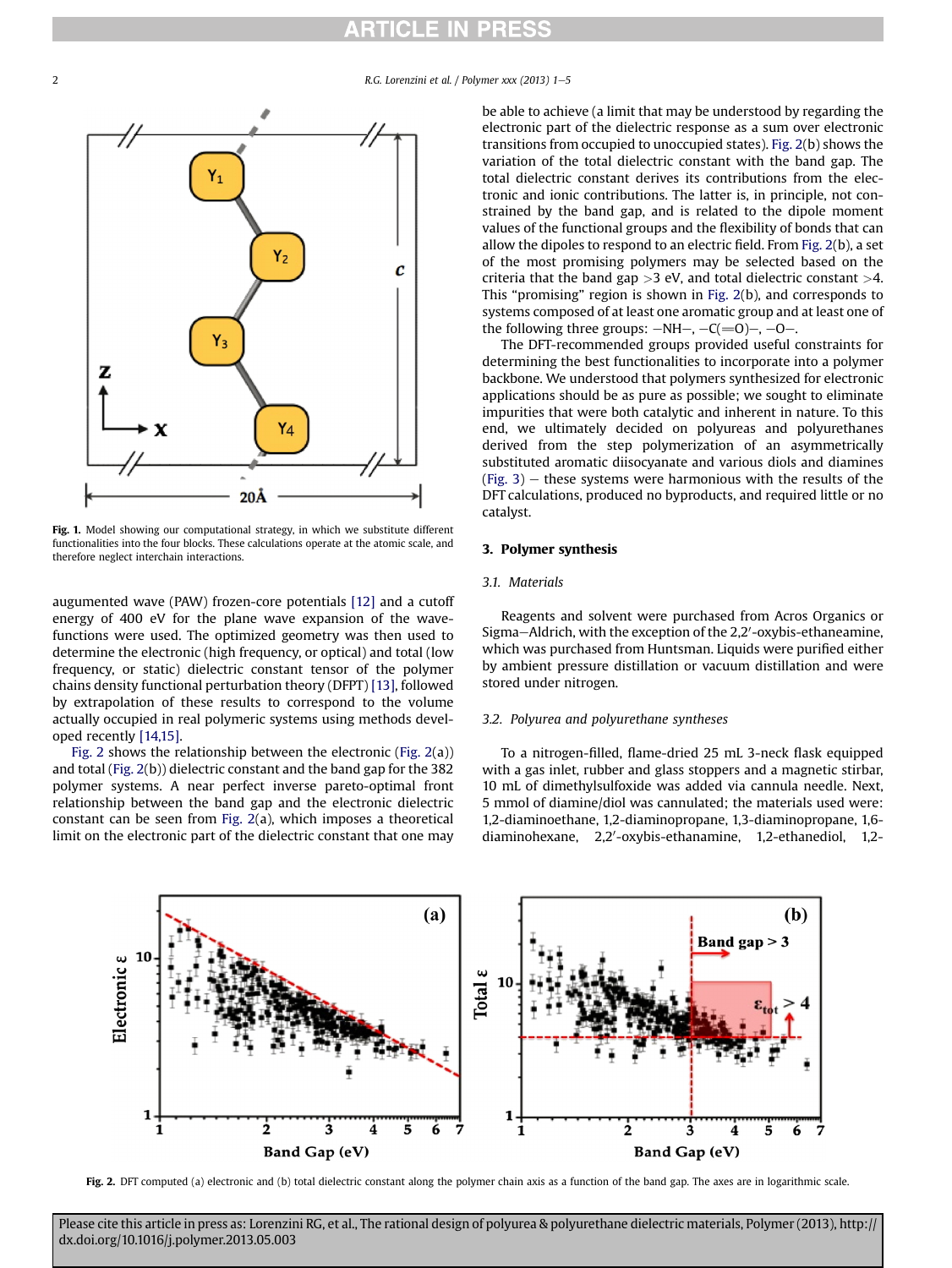# CL

R.G. Lorenzini et al.  $/$  Polymer xxx (2013)  $1-5$  3

<span id="page-2-0"></span>

Fig. 3. Structures of synthesized polyureas and polyurethanes.

propanediol, 1,3-propanediol, 1,6-hexanediol, diethylene glycol. In the case of the diols, 1 wt% of dibutyltin dilaurate was added as a catalyst. Cannulation of 5 mmol of 2,4-toluene diisocyanate (TDI) initiated an exothermic event. When the temperature from the initial mixing subsided, an oil bath was used to heat the mixture to 60  $\degree$ C for 2 h. The resultant polymers were precipitated in methanol, and were allowed to stir in the methanol for 1 h to remove any excess monomer/catalyst, after which they were filtered using a Büchner funnel and dried in vacuo for 24 h at 160 $\degree$ C. This cleaning and heating protocol ensured complete removal of solvent, excess monomer and methanol-soluble oligomers, as confirmed by a GC/ MS polymer desorption method. In all cases, the polymers were obtained in nearly quantitative yields.

### 3.3. Film preparation for TDDS

Polymer samples were prepared for films as follows: 5 wt% solutions of polymer/DMSO were prepared by heating, stirring and filtration through a 0.45  $\mu$ m PTFE syringe filter. Polymer films were drop cast on stainless steel shims, and were left on the bench overnight to allow a bit of solvent to evaporate off, leaving a "tacky" film. These tacky samples were then heated in a vacuum oven for 160 °C overnight to ensure complete removal of solvent. During all steps, care was taken to prevent the introduction of dust from the laboratory, such as the use of petri dishes for solvent evaporation. Polymer films prepared in this way were determined to be 200– 400 nm thick.

### Table 1

| The dielectric constant and dielectric loss of the polyureas at 60 Hz and 1 kHz at |  |  |  |  |  |
|------------------------------------------------------------------------------------|--|--|--|--|--|
| various temperatures.                                                              |  |  |  |  |  |

| Polyureas |               |               |               |                     |                     |               |
|-----------|---------------|---------------|---------------|---------------------|---------------------|---------------|
| Polymer   | Room temp.    |               | 50 °C         |                     | 100 °C              |               |
|           | $\epsilon$    | ε             | ε             | $\pmb{\varepsilon}$ | $\pmb{\varepsilon}$ | ε             |
|           | 60 Hz         | 1 kHz         | 60 Hz         | 1 kHz               | 60 Hz               | 1 kHz         |
| 1A        | 5.24          | 5.18          | 5.31          | 5.23                | 6.63                | 5.85          |
| 2Α        | 4.35          | 4.29          | 4.50          | 4.38                | 5.92                | 5.13          |
| 3A        | 3.54          | 3.47          | 3.55          | 3.48                | 3.45                | 3.38          |
| 4A        | 2.17          | 2.08          | 2.23          | 2.13                | 2.20                | 2.11          |
| 5A        | 6.72          | 6.19          | 7.03          | 6.44                | 7.22                | 6.87          |
| Polymer   | $tan(\delta)$ | $tan(\delta)$ | $tan(\delta)$ | $tan(\delta)$       | $tan(\delta)$       | $tan(\delta)$ |
|           | 60 Hz         | 1 kHz         | 60 Hz         | 1 kHz               | 60 Hz               | 1 kHz         |
| 1A        | 0.00683       | 0.00758       | 0.00883       | 0.00862             | 0.116               | 0.0539        |
| 2Α        | 0.00941       | 0.00889       | 0.0179        | 0.0135              | 0.116               | 0.0675        |
| 3A        | 0.0117        | 0.0173        | 0.0130        | 0.0176              | 0.0141              | 0.0124        |
| 4Α        | 0.0222        | 0.0312        | 0.0259        | 0.0323              | 0.0261              | 0.0242        |
| 5Α        | 0.0342        | 0.0429        | 0.0322        | 0.0543              | 0.0266              | 0.0444        |

#### Table 2

The dielectric constant and dielectric loss of the polyurethanes at 60 Hz and 1 kHz at various temperatures.

| Polyurethanes |               |                     |                            |               |                            |               |
|---------------|---------------|---------------------|----------------------------|---------------|----------------------------|---------------|
| Polymer       |               | 50 °C<br>Room temp. |                            | 100 °C        |                            |               |
|               | ε             | ε                   | $\boldsymbol{\varepsilon}$ | ε             | $\boldsymbol{\varepsilon}$ | ε             |
|               | 60 Hz         | 1 kHz               | 60 Hz                      | 1 kHz         | 60 Hz                      | 1 kHz         |
| 1B            | 6.47          | 6.35                | 6.71                       | 6.52          | 9.75                       | 8.43          |
| 2B            | 6.87          | 6.74                | 6.84                       | 6.73          | 6.90                       | 6.74          |
| 3B            | 5.96          | 5.81                | 4.72                       | 4.54          | 6.37                       | 5.63          |
| 4B            | 4.22          | 4.09                | 4.29                       | 4.15          | 4.52                       | 4.37          |
| 5B            | 10.8          | 10.5                | 11.0                       | 10.6          | 13.8                       | 12.0          |
| Polymer       | $tan(\delta)$ | $tan(\delta)$       | $tan(\delta)$              | $tan(\delta)$ | $tan(\delta)$              | $tan(\delta)$ |
|               | 60 Hz         | 1 kHz               | 60 Hz                      | 1 kHz         | 60 Hz                      | 1 kHz         |
| 1B            | 0.0113        | 0.0126              | 0.0178                     | 0.0157        | 0.1190                     | 0.0650        |
| 2B            | 0.00896       | 0.0154              | 0.00874                    | 0.0136        | 0.0138                     | 0.0140        |
| 3B            | 0.0158        | 0.0139              | 0.0211                     | 0.0210        | 0.0980                     | 0.0608        |
| 4B            | 0.0184        | 0.0156              | 0.0167                     | 0.0180        | 0.0220                     | 0.0220        |
| 5В            | 0.0151        | 0.0188              | 0.0168                     | 0.0201        | 0.135                      | 0.0615        |

### 3.4. TDDS spectroscopy

The dielectric spectra were obtained on an IMASS time domain dielectric spectrometer at the University of Connecticut Electrical Insulation Research Center. Measurements were taken at room temperature, 50 $\degree$ C and 100 $\degree$ C between silicone rubber guarded electrodes.

## 3.5. Polymer characterization

<sup>1</sup>H NMR data was obtained on a Bruker DMX-500, and IR spectroscopy was performed on a Nicolet Magna-IR 560 spectrometer. Thermogravimetric analysis was conducted on a TA



Fig. 4. Dielectric constant (top) and tan( $\delta$ ) (bottom) at room temperature for the different polyureas.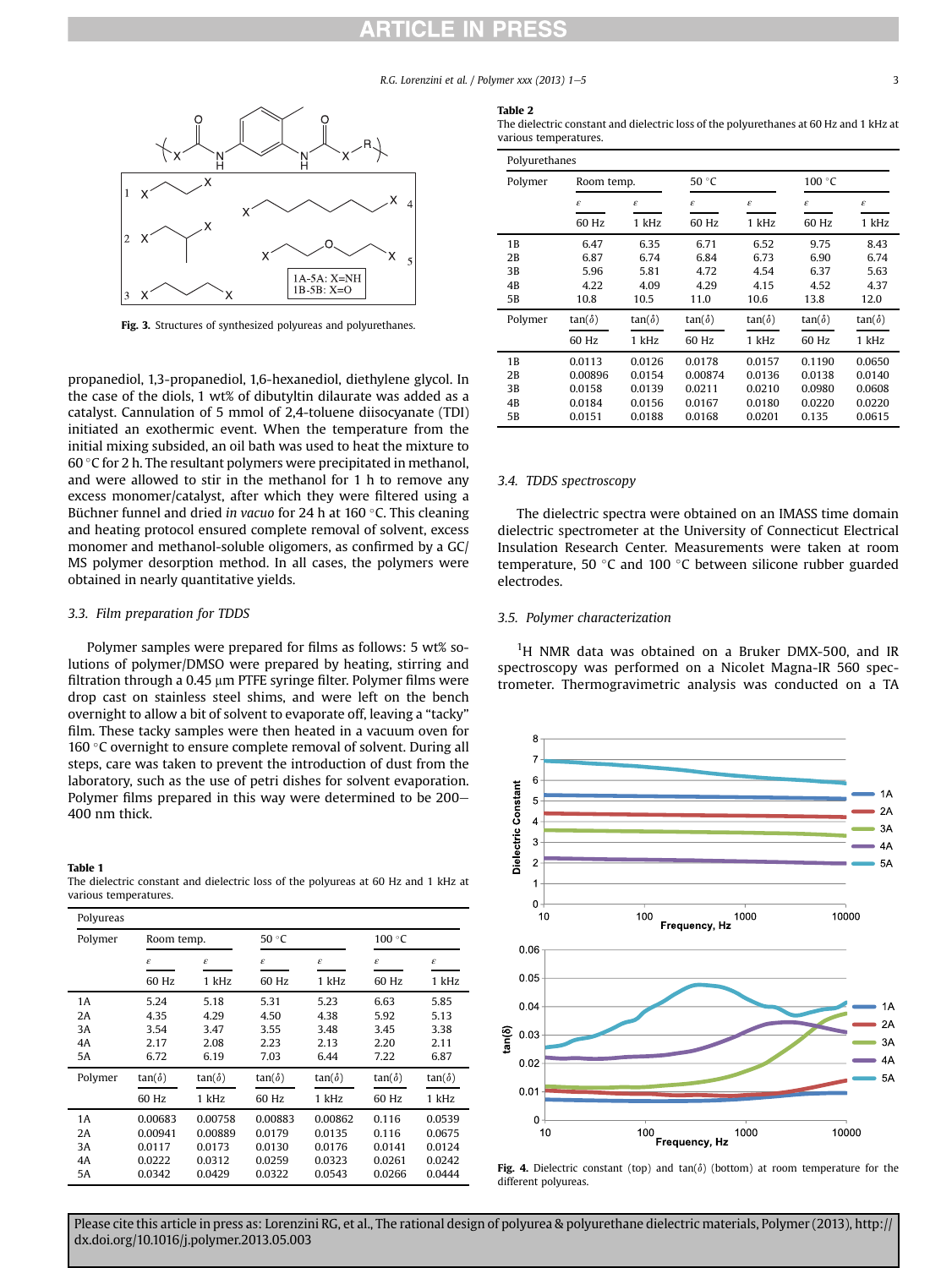# RTICLE IN PR

4 R.G. Lorenzini et al. / Polymer xxx (2013) 1-5



Fig. 5. Dielectric constant (top) and tan( $\delta$ ) (bottom) at room temperature for the different polyurethanes.

Instruments TGA Q500 by heating 10  $\degree$ C/min from room temperature to 500 $\degree$ C in oxygen; the data presented represents the temperature at 3% weight loss. Differential scanning calorimetry was performed on a TA Instruments DSC Q100: first, the sample was heated at 10  $\degree$ C/min to just before its weight loss onset temperature, and was held isothermally for 5 min. It was then cooled to  $-50$  °C at 10 °C/min. Data was obtained on the next cycle, when the sample was heated to the 3% degradation temperature at 10  $\degree$ C/min. Gel permeation chromatography was conducted using dimethylacetamide as the mobile phase and polystyrene standards with the following instrumentation: Waters 515 HPLC pump, Waters 2414 refractive index detector, two mixed bed Jordi Gel DVB columns. Samples were filtered twice prior to GPC analysis: first with a Kimwipe-plugged pipette to remove large insoluble materials, and second with a  $0.45 \mu m$ PTFE syringe filter.

#### Table 3

| Table containing the glass transition temperature $(T_{\sigma})$ , melting temperature $(T_{\rm m})$ and |
|----------------------------------------------------------------------------------------------------------|
| 3% degradation temperature $(T_d)$ for each of the sample polymers. All temperatures                     |
| are reported in $\degree$ C.                                                                             |

| Polymer       | $T_{\rm g}$ | $T_{\rm m}$ | $T_{d}$ |
|---------------|-------------|-------------|---------|
| Polyureas     |             |             |         |
| 1A            | N/O         | 242         | 246     |
| 2A            | N/O         | 228         | 234     |
| 3A            | N/O         | 234         | 227     |
| 4A            | N/O         | 224         | 263     |
| <b>5A</b>     | N/O         | 201         | 264     |
| Polyurethanes |             |             |         |
| 1B            | 130         | N/O         | 237     |
| 2B            | 75          | N/O         | 251     |
| 3B            | 72          | 215         | 251     |
| 4B            | 95          | 213         | 277     |
| 5B            | 91          | 167         | 249     |
|               |             |             |         |

#### Table 4

Table containing the number-average molecular weight  $(M_n)$ , the weight-average molecular weight  $(M_w)$ , and the polydispersity index (PDI). All molecular weights are reported in g/mol.

| Polymer       | $M_{\rm n}$ | $M_{\rm w}$ | <b>PDI</b> |
|---------------|-------------|-------------|------------|
| Polyureas     |             |             |            |
| 1 A           | Not soluble |             |            |
| 2A            | Not soluble |             |            |
| 3A            | 37,500      | 54.400      | 1.45       |
| 4A            | 31.400      | 41,200      | 1.31       |
| 5A            | 29.100      | 39.500      | 1.36       |
| Polyurethanes |             |             |            |
| 1B            | 24.300      | 37.800      | 1.56       |
| 2B            | 19.600      | 28.900      | 1.47       |
| 3B            | 28,700      | 36.400      | 1.27       |
| 4B            | 21.700      | 30.800      | 1.42       |
| 5B            | 37.900      | 49.400      | 1.30       |

## 4. Results & discussion

### 4.1. TDDS spectroscopy results

For all of the polymers, the dielectric constant and dielectric loss at 60 Hz and 1 kHz are tabulated ([Tables 1](#page-2-0) and [2](#page-2-0)). In addition, the room temperature dielectric spectra are overlaid [\(Figs. 4](#page-2-0) and 5).

# 4.2. Structure-property relationship: polymer classes, alkyl length, dielectric constant & loss

The dielectric behavior of these materials can be explained through several paradigms. Most generally, polyurethanes have higher dielectric constants than polyureas, which is reasonable based on electronegativity arguments. These data suggest that for both classes of polymers, increasing the number of carbons in the backbone lowers the dielectric constant. This can be attributed to the increase in free volume, which decreases the number of polarizable groups per unit volume [\[16,17\]](#page-4-0). Inclusion of a backbone ether moiety (5a&b) drastically increases the dielectric constant in both cases, in agreement with literature values for polyether polyurethanes; more ether oxygen atoms present in the backbone result in higher dielectric constants [\[18\]](#page-4-0). The dielectric loss tan( $\delta$ ) is also observed to follow the aforementioned trend: smaller alkyl spacers yield lower loss values. These conclusions are in agreement with generally accepted means of increasing dielectric constant, including maximizing polarizability and imparting a low degree of free volume [\[19\].](#page-4-0)

### 4.3. Polymer characterization

Due to the structural similarity of the polymers being tested, differences in the NMR and IR spectra were difficult to discern. However, we used these data to both confirm the purity of the materials and the absence of reactive isocyanate end groups, which would manifest themselves in the IR as a sharp peak at  $\sim$  2250 cm<sup>-1</sup>. The TGA (3% degradation) and DSC data are presented below (Table 3), demonstrating high thermal stability well beyond the operating temperature of BOPP. The low polydispersity (Table 4) observed in these polymers likely has to do with the workup con $ditions - stirring in methanol removed some of the lower weight$ chains. A study comparing the dielectric constants and losses of polypropylene glycols with varying molecular weights shows that the dielectric properties saturate between 1000 and 2000 g/mol[\[20\].](#page-4-0)

## 5. Conclusions & summary

This study was primarily intended to span the chemical space, searching for the paramount influences of structure on dielectric